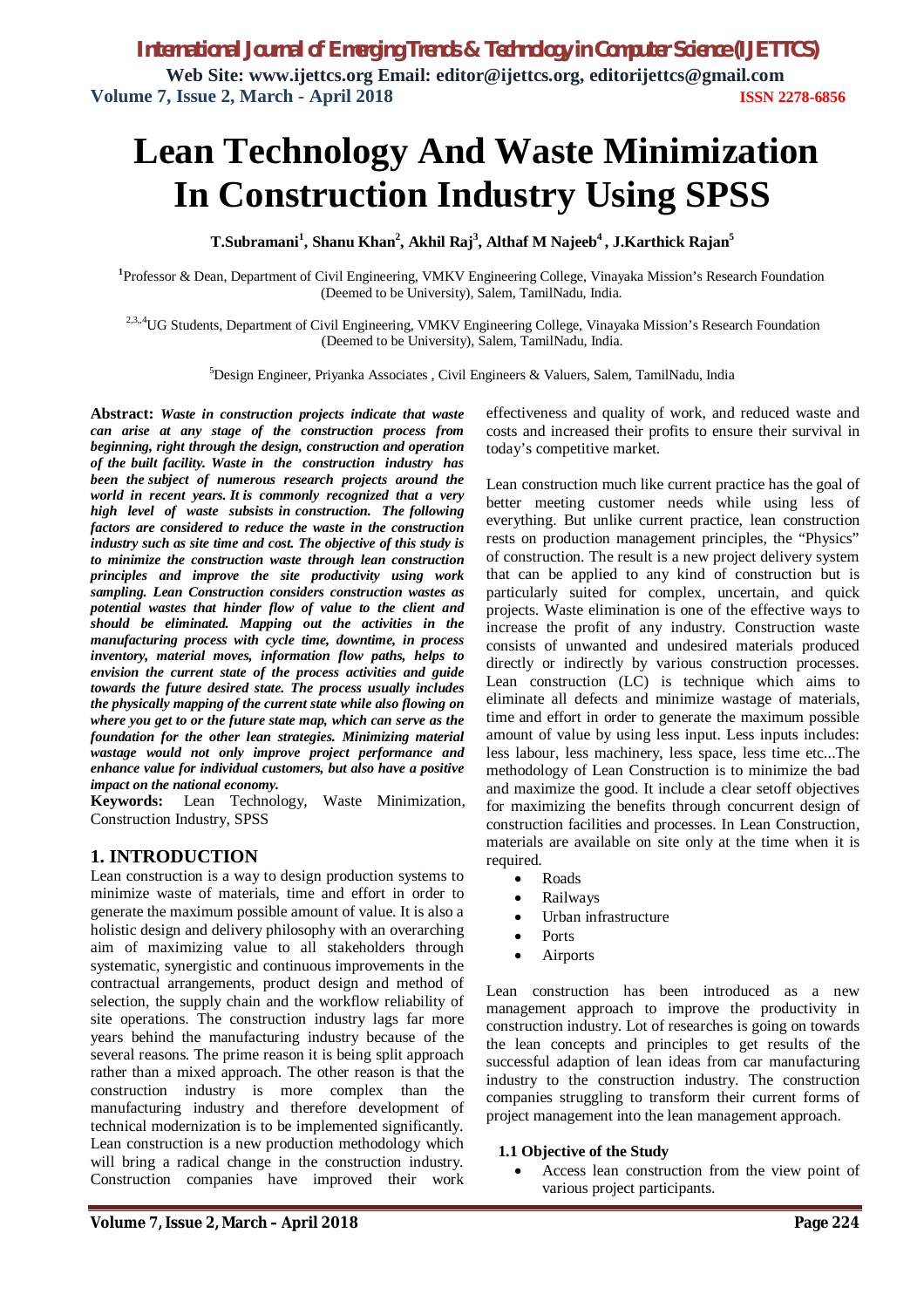# *International Journal of Emerging Trends & Technology in Computer Science (IJETTCS)*

**Web Site: www.ijettcs.org Email: editor@ijettcs.org, editorijettcs@gmail.com Volume 7, Issue 2, March - April 2018 ISSN 2278-6856**

- Identify the benefits and barriers associated with lean implementation.
- To identify and analyze the defects in construction using Lean six sigma approach and SPSS software.
- To evaluate Lean six sigma as a process improvement method to improve the various works during construction.

#### **1.2 Scope of the Study**

- Lean Six Sigma provides structured methods of improvement to reduce waste, reduce cost, reduce lead times, promote concurrent work and to improve planning and control.
- Improve the quality, reduces rework and implementation time.
- Identification of waste in construction process
- Deliver a custom product instantly, without waste.

#### **1.3 Construction Waste**

Construction and demolition waste has been defined as wastage which are arising from construction, renovation , explosion activities ,surplus and damaged products and material arising in the course of construction work and on site work. Waste in construction is important not only from the perspective of productivity but also from the environmental considerations. Many times actual percentage of waste generation is much higher than envisaged initially causing needless utilization of resources. It means there is a plenty of scope for enhancing project productivity simply by taking waste out of construction. Construction waste once generated is difficult to recycle and reuse due to high level of contamination and heterogeneity. Researchers see waste as a non-value adding activity that always negatively affects project performance in the form of cost overruns and delays. C&D debris means the waste that gets generated in construction, renovation, or demolition processes.

#### **1.4 Lean**

Lean means to derive more value by using less of everything. Production practice that considers the expenditure of resources for any goal other than the creation of value for the end customer to be wasteful, and thus a target for elimination.

### **2. METHODOLOGY**

Figure 1 shows the methodology of the study



# **3. LEAN TECHNOLOGY**

#### **3.1 Lean Principles**

- Perfect first- time quality Achieve zero defects, revealing and solving problems at the source.
- Waste minimization Eliminating all non-value adding activities and maximizing the use of resources.
- Continuous improvement Reduction of costs, increase quality and productivity.
- Pull processing Products pulled from the consumer end, i.e. not pushed from the production end.
- Flexibility The production of different mixes and/ or greater diversity of products, without compromising efficiency.
- Relationships Building and maintaining longterm relationships with suppliers.

#### **3.1.1 Value Stream Analysis**

A value stream is all the actions, both value added and non -value added, currently required to complete a product or service from beginning to end. Value adding Activities (VA) - It generates a positive return on the investment of resources and cannot be eliminated without impairing a process. Non Value adding Activities (NVA) - It generates a zero or negative return on investment of resources and usually can be eliminated without impairing a process.

### **3.2 Classification of Activities**

#### **3.2.1 Construct**

When a construction worker performs an activity that is value adding, e.g. pouring concrete or processing the material, the activity should be registered as construct

#### **3.2.2 Material Handling**

Whenever material needed to be transported or moved in some way at the construction site it was registered as material handling. Tools were more or less also moved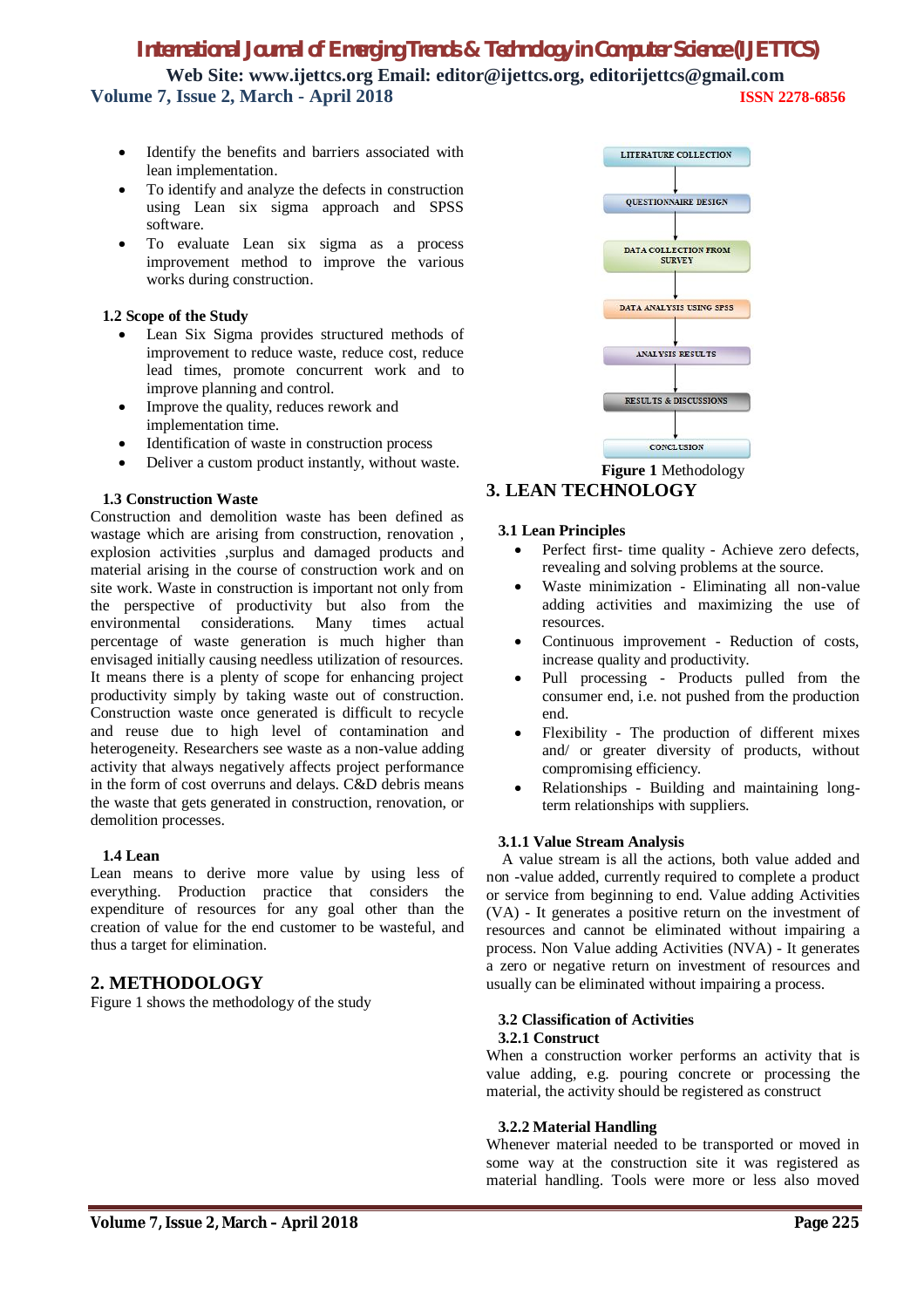along with material thus tool handling came to be registered as material handling as well.

#### **3.2.3 Discussion**

Every time a conversation was started it was registered as discussion. However, the sort of discussion varied mainly between two types; (1) problem solving and (2) small talk. One can see the first one as necessary waste since the discussion is needed to be able to precede the construction in a correct way whereas the small talk is pure waste given that it has nothing to do with the construction work. If discussion and walk happened simultaneously the discussion is registered and appropriate time is noted in order to avoid missing out on problem solving conversations.

#### **3.3 Lean Construction**

Lean construction is defined as the continuous process of eliminating waste, meeting or exceeding all customer requirements, focusing on the entire stream and pursuing perfection in the execution of the project work. Figure 2 shows the lean principals



**Figure 2** Lean principals

Table 1 shows the Comparison of Lean and Traditional Production

**Table 1** Comparison of Lean and Traditional Production

|                        | <b>Traditional</b><br>production                                         | Lean production                                               |
|------------------------|--------------------------------------------------------------------------|---------------------------------------------------------------|
| Scheduling             | Forecast-product is<br>pushed<br>through facility                        | Customer order-<br>product is<br>pulled through<br>facility   |
| Production             | <b>Replenish finished</b><br>goods inventory                             | <b>Fill customer</b><br>orders only                           |
| Product cycle<br>times | Long-weeks/months                                                        | Short-<br>hours/days                                          |
| <b>Batch size</b>      | <b>Large batches</b><br>moving between<br>operations: product<br>is sent | Small and based<br>on one-piece<br>flow between<br>operations |

- More satisfied clients.
- Productivity gains,
- Greater predictability,
- Shorter construction periods
- Improved design
- Reduced cost and less waste.

#### **3.4 Waste Elimination**

Waste elimination is very important process in the construction industries to improve the quality and profit of the project. Waste may be produced directly or indirectly during the construction in the construction industry.

#### **3.5 Types of Waste 3.5.1 Sources of Construction Waste 3.5.1.1 Overproduction**

Related to the production of a quantity greater than required or earlier than necessary. This may cause waste of materials, man-hours or equipment usage. It usually produces inventories of unfinished products or even their total loss, in the case of materials that can deteriorate. An example of this kind of waste is the overproduction of mortar that cannot be used on time.

### **3.5.1.2 Substitution**

Related to the substitution of a material by a more expensive one (with an unnecessary better performance); the execution of simple tasks by an over-qualified worker; or the use of highly sophisticated equipment where a much simpler one would be enough.

#### **3.5.1.3 Waiting time**

Related to the idle time caused by lack of synchronization and leveling of material flows, and pace of work by different groups or equipment. One example is the idle time caused by the lack of material or by lack of work place available for a gang.

#### **3.5.1.4 Transportation**

Concerned with the internal movement of materials on site. Excessive handling, the use of inadequate equipment or bad conditions of pathways can cause this kind of waste. It is usually related to poor layout, and the lack of planning of material flows. Its main consequences are: waste of man hours, waste of energy, waste of space on site, and the possibility of material waste during transportation.

#### **3.5.1.5 Production of defective products**

It occurs when the final or intermediate product does not fit the quality of specifications. This may lead to rework or to the incorporation of unnecessary materials to the building (indirect waste), such as the excessive thickness of plastering. It can be caused by a wide range of reasons: poor design and specification, lack of planning and control, poor qualification of the team work, lack of integration between design and production, etc.

#### **3.5.1.6 Inventories**

Related to excessive or unnecessary inventories which lead to material waste (by deterioration, losses due to inadequate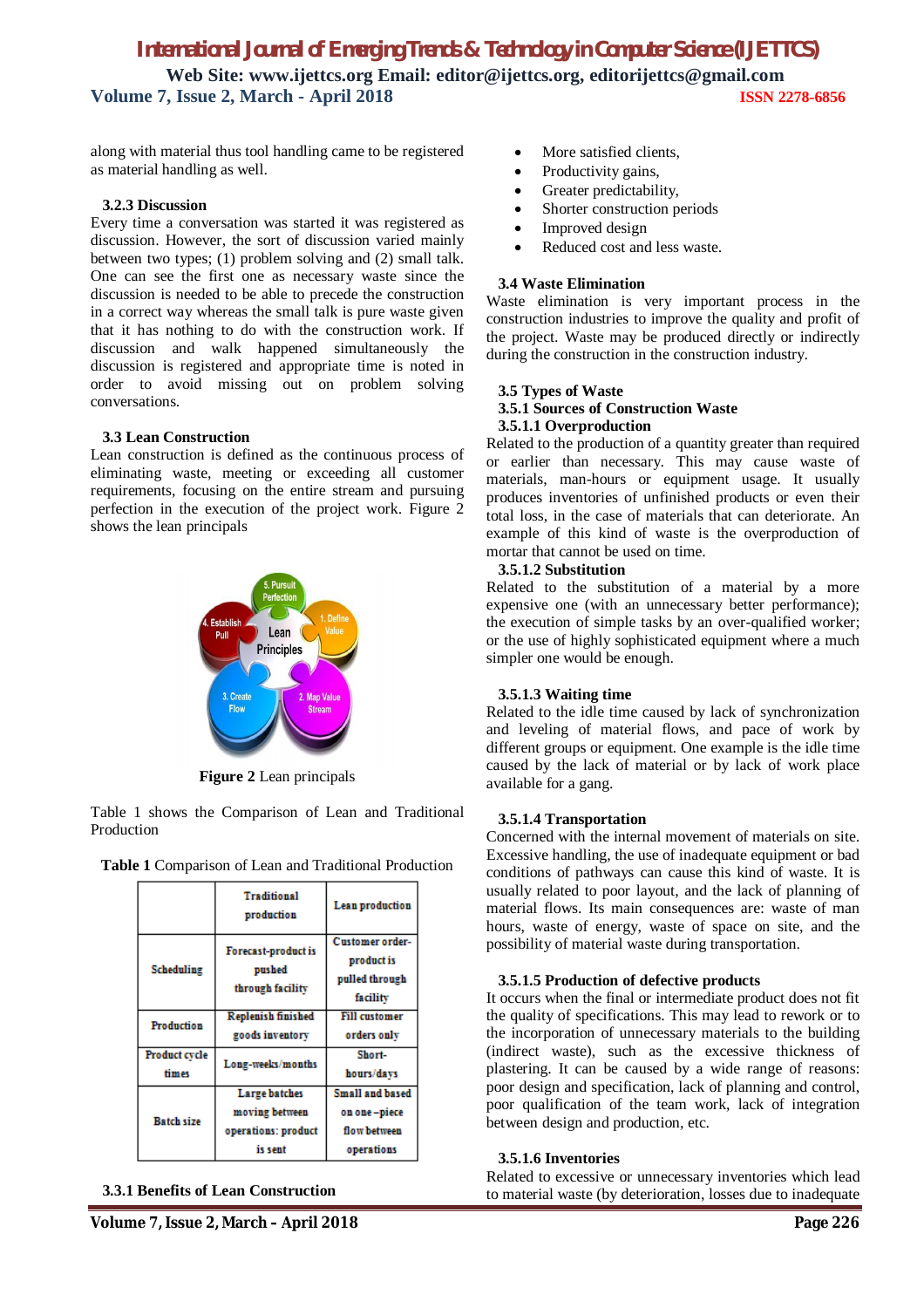stock conditions on site, robbery, vandalism), and monetary losses due to the capital that is tied up. It might be a result of lack of resource planning or uncertainty on the estimation of quantities.

#### **3.5.1.7 Inappropriate processing**

This waste is about taking unnecessary steps to process the parts. Inappropriate processing can for instance be depicted as using expensive highly advanced equipment where simple tools would be sufficient to do the work. The over complexity generally discourages ownership and encourages the employees to overproduce so that the large investment in the complex machines can be recovered.

#### **3.6 Waste Minimization in Construction**

The building industry is using a considerable amount of resources, but if the life cycle of the material on site is closely examined, it is generally known that there is a relatively large portion of the materials being wasted because of poor material control on building sites. Re-use is a form of waste reduction that: (1) extends resource supplies; (2) keeps high-quality-matter resources from being reduced to low-matter-quality waste; and (3) reduces energy and pollution even more than recycling. On the other hand, recycling waste without properly based scientific research and development can result in environmental problems greater than the waste itself. The successful research and development of new building materials or components using waste as raw material, is a complex and multidisciplinary task, including technical, environmental, financial, marketing, legal and social aspects.

#### **3.6.1 Recycling**

Recycling is commonly defined as a process of separating recyclable materials from non-recyclable materials and supplying them to a hauler or business so they can be processed to make new products. Buying building materials with recycled content helps develop a market for the waste material one recycles from the job site.

#### **3.7 The Benefits of Minimizing Waste**

- Reducing demand for landfill space;
- Saving resources and energy;
- Reducing pollution; and
- Increasing the efficiency of production.

#### **3.7.1 Financial Benefits**

Waste minimization can provide financial benefits, and in some cases can even save cost and time. The financial benefits can be appreciated over a short term or long-term period. But overall, cost benefits can be appreciated throughout the whole building process by carrying out an analysis of the life cycle costs. Financial benefits include: Reduced transportation costs for waste materials (less transportation because of less material wasted). This includes transportation to and from the site and disposal.

Reduced disposal costs of waste materials.

- Reduced purchase quantity and price of raw materials by waste minimization.
- Reduced purchase price of new materials when considering reuse and recycling (depending on materials).
- Increased returns can be achieved by selling waste materials to be reused and recycled.

#### **3.7.2 Environmental Benefits**

Waste minimization can provide environmental benefits, which are important to be considered due to the alarming situation of materials waste on construction sites.

- Reduced quantity of waste generated.
- Efficient use of waste generated.
- Reduced environmental effects as a result of disposal, e.g. noise, pollution.

#### **3.8 Waste Minimization Measures**

- Purchasing raw materials that are just sufficient
- Using materials before expiry dates
- Use of more efficient construction equipment
- Good coordination between store and construction personnel to avoid over ordering
- Adoption of proper site management techniques
- Accurate and good specifications of materials to avoid wrong ordering
- Checking materials supplied for right quantities and volumes
- Change of attitude of workers towards the handling of materials
- Mixing, transporting and placing concrete at the appropriate time
- Waste management officer or personnel employed to handle waste issues

#### **3.9 Identification of Waste**

In this step, the wastages which produced during the project are to be identified and examined, causes are analyzed. Based on the questionnaire survey collected from the companies they are cluster together and formulated related to their usage and divided in to seven categories as follows,

- Resource Wastes
- Management Related Waste
- Design Related Waste
- Operational Related Waste
- Waste due to Labour
- Waste while Procurement
- Miscellaneous Waste

The bar and pie chart prepared by using quantitative method. The following bar and pie chart showing the percentage of waste occurred in construction industry. The questionnaire survey was carried out among 70 companies in various parts of Tamil Nadu in India. The following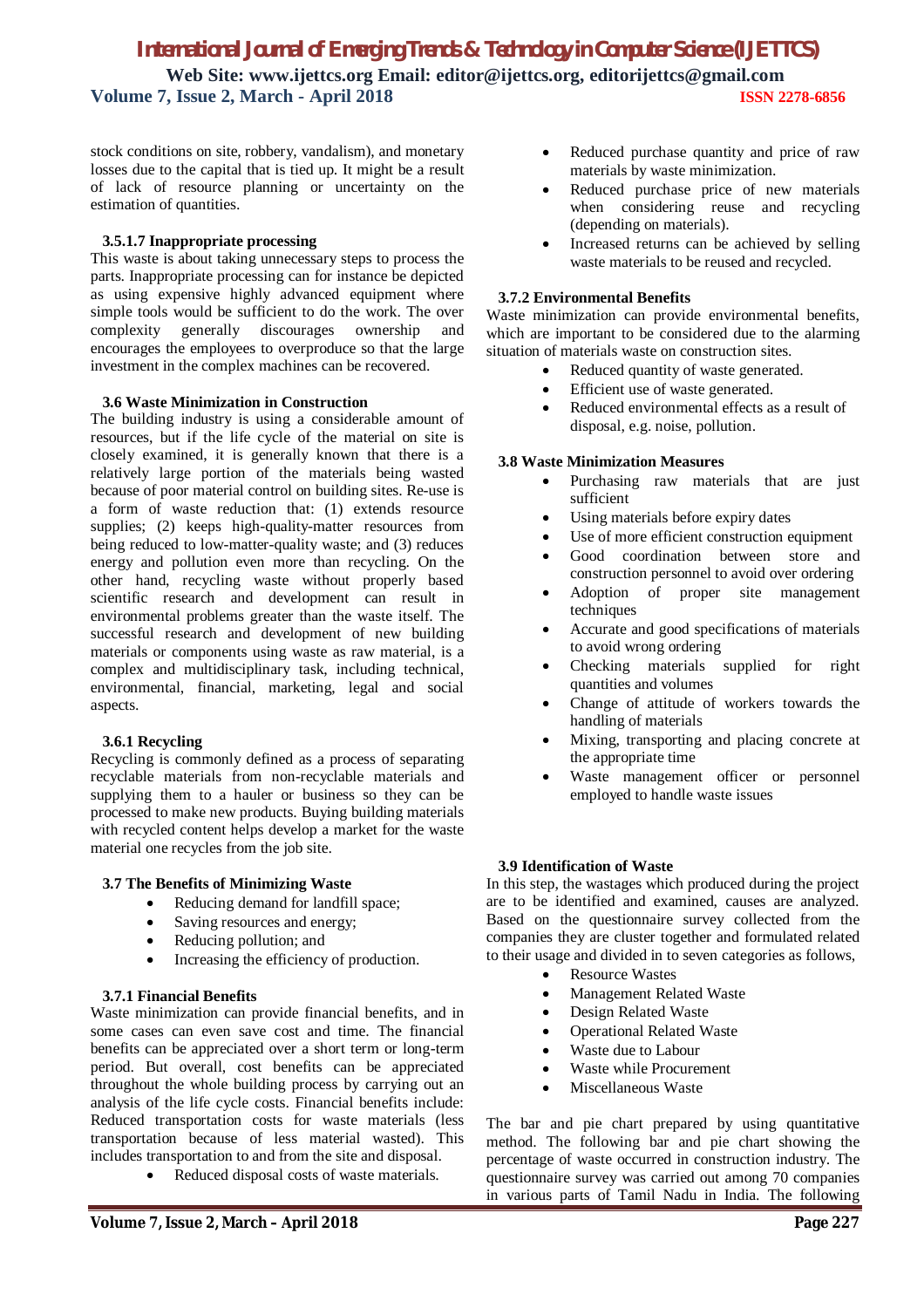result are obtained based on the questionnaire survey is shown in figure for each wastes.

#### **3.9.1 Resource Waste**

The resource waste (cement, brick, steel etc.) is the major problems in the construction sites. It's calculable that on the average construction resource waste constitutes 15-30% of the entire construction sites. It happens frequently in all sites because of carelessness of unskilled labours.

#### **3.9.2 Operational Waste**

Operational waste mainly happens due to error by trade person or laborer, equipment malfunction, Equipment frequently break down, Unreliable equipment, inclement climate, accidents, damages caused by subsequent trades, use of incorrect material requiring replacement etc.

#### **3.9.3 Design Waste**

Mostly it happens due to error in contract documents, incomplete at the commencement of project, change in design after commencement of project. Designers have to be compelled to embody rationalization of specification in every material and element that's required within the contract. Sometimes, ordered material cannot attain the location on time, forcing them to use substitute material terribly very short time. With a restricted time, designers are susceptible to opt for material that's low in quality rather than the initial demand.

#### **3.10 Problem Identification**

A problem arise when there is a distinction between what "should be" and what "is"; between the optimal and the definite situation. A problem expresses the difference between the hoped for and the actual situation. It is directly or indirectly related to an expected outcome or standard of behaviour. Identifying a very clearly characterized and exact problem is the first step to implement the problem solving process successfully. The problems identified in this research are:

- Lack of materials due to waste,
- Transport difficulties
- Improve handling on site,
- Lack of work plan
- Delays due to climate changes
- Equipment break downs
- Poor work planning
- Repeated work
- High labour turn over
- Poor communication

It was seen how the complexity of the building greatly affected the amount of work. In addition, it was observed quiet often that the workers disregard for the little things like screw, nuts and bolts. The workers need to be made aware of waste in construction and how their actions affect their work environment, cost, time and ultimately, customer satisfaction. Waiting and unnecessary movements were also identified .Waiting could be for material but for tools and colleagues as well. Unnecessary movement was a type of waste that was very visible during the observations. A great deal of time was spent searching for tools, material, colleagues or walking back and forth for different reasons.

#### 4. **ABOUT SOFTWARE**

Statistical Package for Social sciences is software used for executing analysis in social sciences. It is also used by market, education and health researchers and also various organizations. The 'Data View' shows a spreadsheet using rows and columns. The following table shows the mean, Standard deviation and rank of the major seven lean wastes. These values are obtained as a result of the responses obtained from the Respondents of 25 Construction companies and the obtained data's reanalyzed and ranked using the software.

Originally it is an acronym of Statistical Package for the Social Science but now it stands for Statistical Product and Service Solutions. One of the most popular statistical packages which can perform highly complex data manipulation and analysis with simple instructions.

SPSS given the technique of specialize in design, development, and implementation of corporate analytical and data mining solution integrated with the existing data acquisition and storage of systems. It's continuously given the solution in Pharmaceutical and Medical research.

- Ouality and Manufacturing.
- Compliance and Validation.
- Empower Researcher with Tools.
- Regulatory Safety Testing.
- Clinical Trails.
- Data Mining in Drug Discovery.

SPSS Statistics places constraints on internal file structure, data types, data processing, and matching files, which together considerably simplify programming. SPSS data sets have a two-dimensional table structure, where the rows typically represent cases (such as individuals or households) and the columns represent measurements (such as age, sex, or household income). Only two data types are defined: numeric and text (or "string").All data processing occurs sequentially case-by-case through the file (dataset).Files can be matched one-to-oneandone-to-many, butnotmany-to-many.Inadditiontothatcases- by-variables structure and processing, there is a separate Matrix session where one can process data as matrices using matrix and linear algebra operations. The graphical user interface has two views which can be toggled by clicking on one of the two tabs in the bottom left of the SPSS Statistics window.

The 'Data View' shows a spreadsheet view of the cases (rows) and variables (columns). Unlike spreadsheets, the data cells can only contain numbers or text, and formulas cannot be stored in these cells. The 'Variable View' displays the metadata dictionary where each row represents a variable and shows the variable name,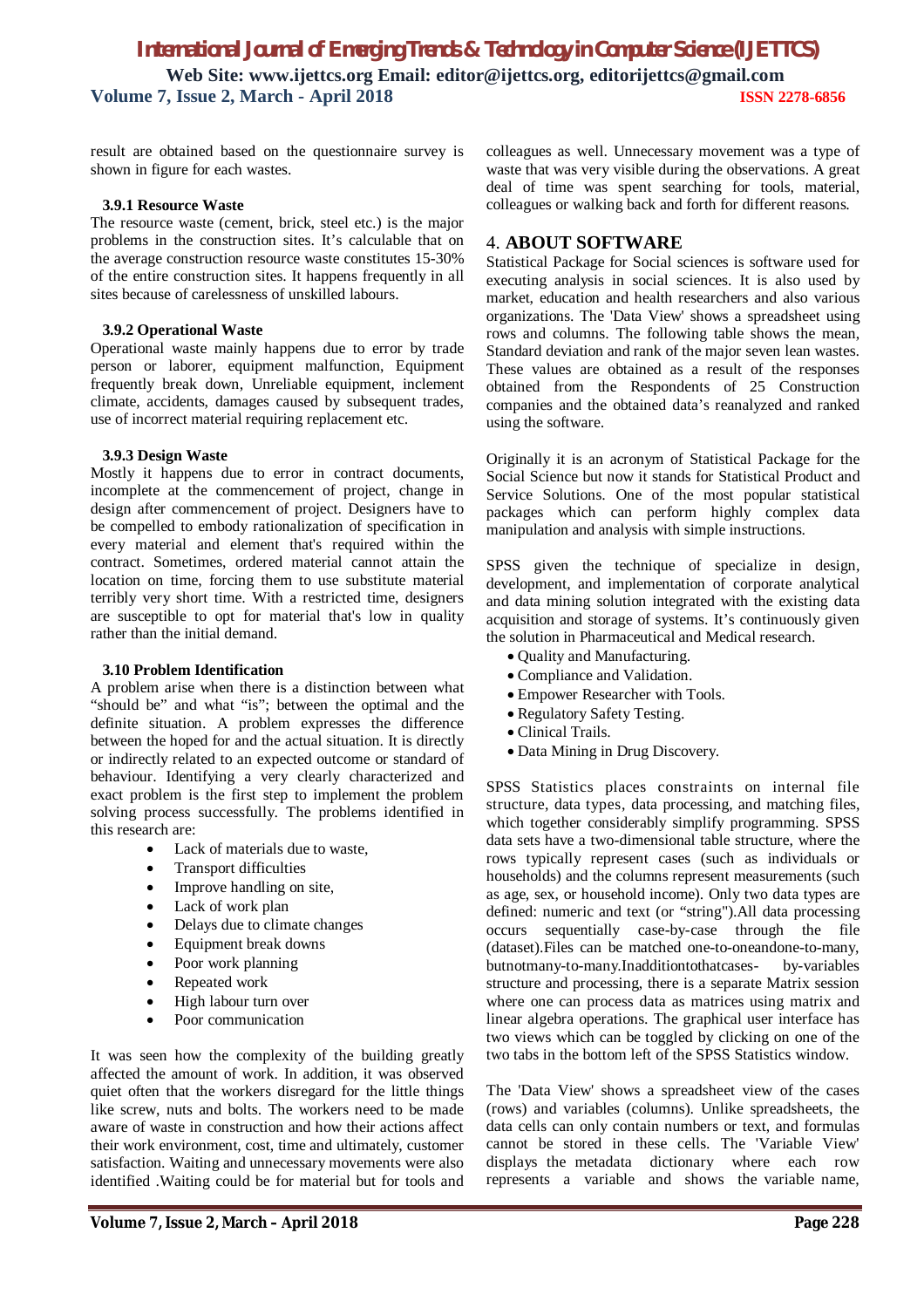variable label, value label(s), print width, measurement type, and a variety of other characteristics. Cells in both views can be manually edited, defining the file structure and allowing data entry without using command syntax. This may be sufficient for small datasets. Larger datasets such as statistical surveys are more often created in data entry software, or entered during computer-assisted personal interviewing, by scanning and using optical character recognition and recognition software, or by direct capture from online questionnaires. These datasets are then read into SPSS.

### **5. QUESTIONNAIRE**

The preliminary structure of this questionnaire is consists of around 50 questions and its categorized in 4 types such as general, Waste causes in construction, Waste generation, Lean practice. The design of questionnaire was prepared by using Multi response. Like (1 - Strongly disagree, 2 disagree,3-Neutral ,4 -agree,5- Strongly agree ).The prepared questionnaires were given to the various project participants from management level to labour level (Project Manager, Design Engineers, Executive Engineers, Supervisors and Labours).

#### **5.1 Personal Details**

- 1. Name :
- 2. Age
- 3. Designation :
- 4. Type of projects :
- 5. Company Turnover :

### **5.2 General**

- 6. Lean construction Technique is increase productivity Compared to conventional techniques?
- Strongly disagree
- Disagree
- Neutral
- Agree
- Strongly Agree
- 7. Waste minimization enhances the productivity in Construction activity?
- Strongly disagree
- Disagree
- Neutral
- Agree
- Strongly Agree

 8. Conventional system of construction is it sustainable?

- Yes
- No
- 9. Which is the Major problem faced by construction Industry?
- Global economic climate
- Environmental hazards
- Labor delayed projects
- Zero margin contract bids
- **Others**

10. Unfriendly attitudes of project team and labors errors

affects the construction productivity?

- Strongly disagree
- Disagree
- Neutral
- Agree
- Strongly Agree

#### **5.3 Waste Causes in Construction**

- 11. Complexity of detailing in the drawings
- Strongly disagree
- Disagree
- Neutral
- Agree
- Strongly Agree

12. Overlapping of design and construction

- Strongly disagree
- Disagree
- Neutral
- Agree
- Strongly Agree
- 13. Selection of low quality products also one of the reason for increasing waste?
	- Strongly disagree
- Disagree
- Neutral
- Agree
- Strongly Agree

 14. Unfriendly attitudes of project team and labors errors

- Strongly disagree
- Disagree
- Neutral
- Agree
- Strongly Agree

15. Inappropriate placement of the material

- Strongly disagree
- Disagree
- Neutral
- Agree
- Strongly Agree
- 16. Poor technology of equipment will decrease the productivity?
- Strongly disagree
- Disagree
- Neutral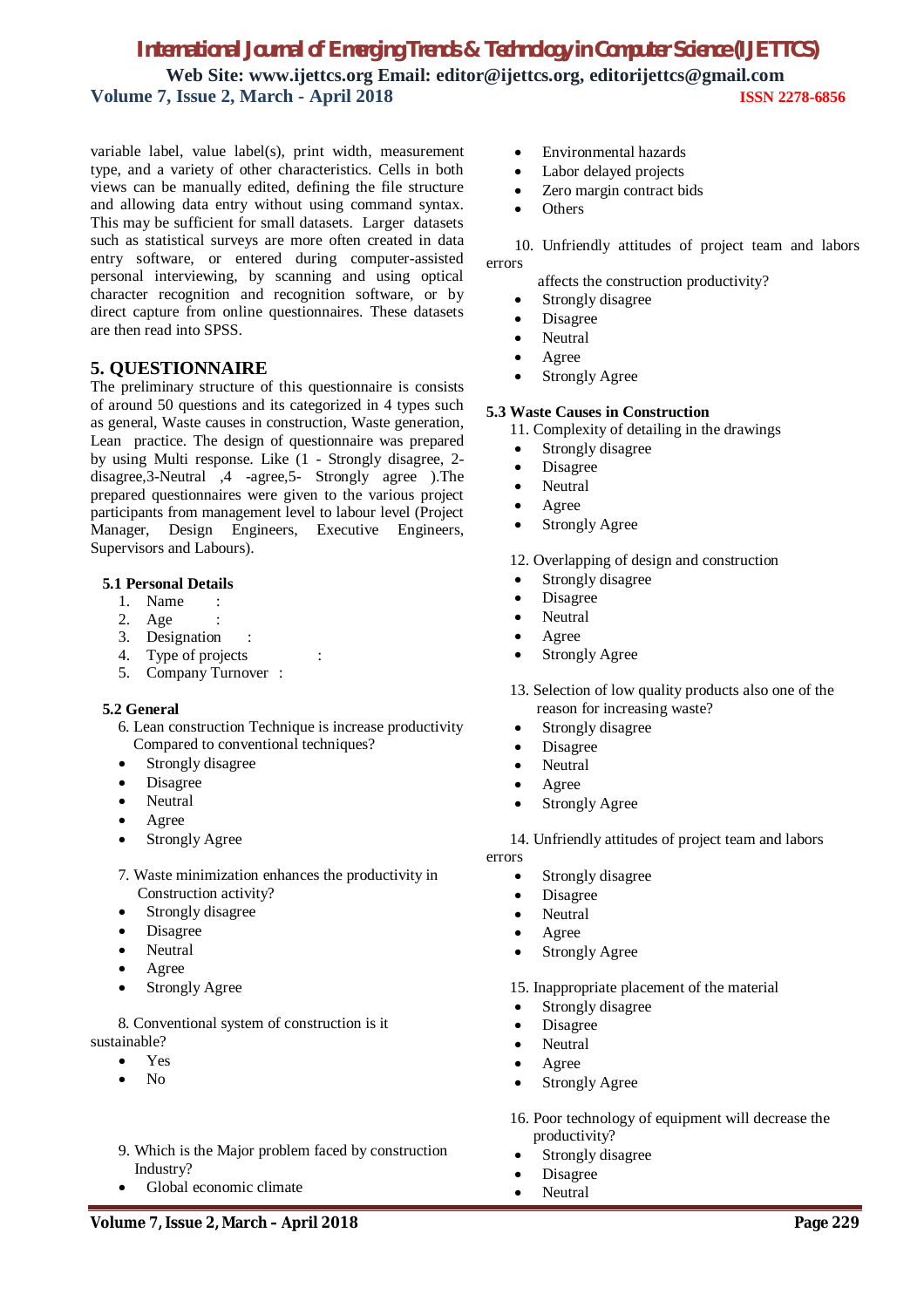# *International Journal of Emerging Trends & Technology in Computer Science (IJETTCS)*

**Web Site: www.ijettcs.org Email: editor@ijettcs.org, editorijettcs@gmail.com Volume 7, Issue 2, March - April 2018 ISSN 2278-6856**

- Agree
- Strongly Agree

#### **5.4 Waste Generation**

17. Waste due to Improper Planning of Construction?

- Strongly disagree
- Disagree
- Neutral
- Agree
- Strongly Agree

18. Waste due to irregular Cash Flow?

- Strongly disagree
- Disagree
- Neutral
- Agree
- Strongly Agree

#### 19. Waste produced due to over ordering & over production?

- Strongly disagree
- Disagree
- Neutral
- Agree
- Strongly Agree
- 20. Waste due to re-work
	- Strongly disagree
	- Disagree
	- Neutral
	- Agree
	- Strongly Agree
- 21. Insufficient instructions about handling
	- Strongly disagree
	- Disagree
	- Neutral
	- Agree
	- Strongly Agree
- 22. Using excessive quantities of materials than required?
	- Strongly disagree
	- Disagree
	- Neutral
	- Agree
	- Strongly Agree
- 23. Damage to materials on site during transportation
	- Strongly disagree
	- Disagree
	- Neutral
	- Agree
	- Strongly Agree
- 24. Overproduction/ production of a quantity greater or required than necessary
	- Strongly disagree
- Disagree
- Neutral
- Agree
- Strongly Agree

 25. Effects of political and social conditions create impact

in waste Generation?

- Strongly disagree
- Disagree
- Neutral
- Agree
- Strongly Agree

#### **5.5 Lean Practice**

Table 2 shows the Scale - lean implementation in your organization

**Table 2:** Scale - lean implementation in your organization

| S.N<br>$\mathbf{o}$ | Lean practice                                                      | Very<br>poor | Poor | Fair | Good | <b>V</b> ery<br>good |
|---------------------|--------------------------------------------------------------------|--------------|------|------|------|----------------------|
| 1                   | Preventive maintenance                                             |              |      |      |      |                      |
| $\overline{2}$      | JIT/continuous flow<br>production                                  |              |      |      |      |                      |
| 3.                  | Cycle time reduction                                               |              |      |      |      |                      |
| 4.                  | Zero defects                                                       |              |      |      |      |                      |
| 5.                  | Scrap reduction                                                    |              |      |      |      |                      |
| 6.                  | Setup time reduction/quick<br>changeover techniques                |              |      |      |      |                      |
| 7.                  | Inventory management                                               |              |      |      |      |                      |
| S.                  | Supply chain management                                            |              |      |      |      |                      |
| 9.                  | Human resource management                                          |              |      |      |      |                      |
| 10.                 | Decrease<br>in<br>manufacturing<br>cost/unit cost of manufacturing |              |      |      |      |                      |
| 11.                 | Increase in growth rate in unit<br>sales                           |              |      |      |      |                      |
|                     | 12. Increase in sales per employee                                 |              |      |      |      |                      |
| 13.                 | Decrease in delivery speed<br>/delivery lead time                  |              |      |      |      |                      |
| 14.                 | Decrease in manufacturing cycle<br>time                            |              |      |      |      |                      |
| 15.                 | Decrease in defect rate/rejection<br>rate / % rejection            |              |      |      |      |                      |
|                     | 16. Increase in labor productivity                                 |              |      |      |      |                      |
| 17.                 | Increase in employee satisfaction                                  |              |      |      |      |                      |
|                     | 18. Increase in customer satisfaction                              |              |      |      |      |                      |

- Decrease in % of time machines  $19.$ are standing due to malfunction
- 20. Increase in customer return<br>rates/customer retention

### **6. SPSS RESULTS**

#### **6.1 Frequency Analysis**

Table 3 shows SPSS results for comparison b/w lean & conventional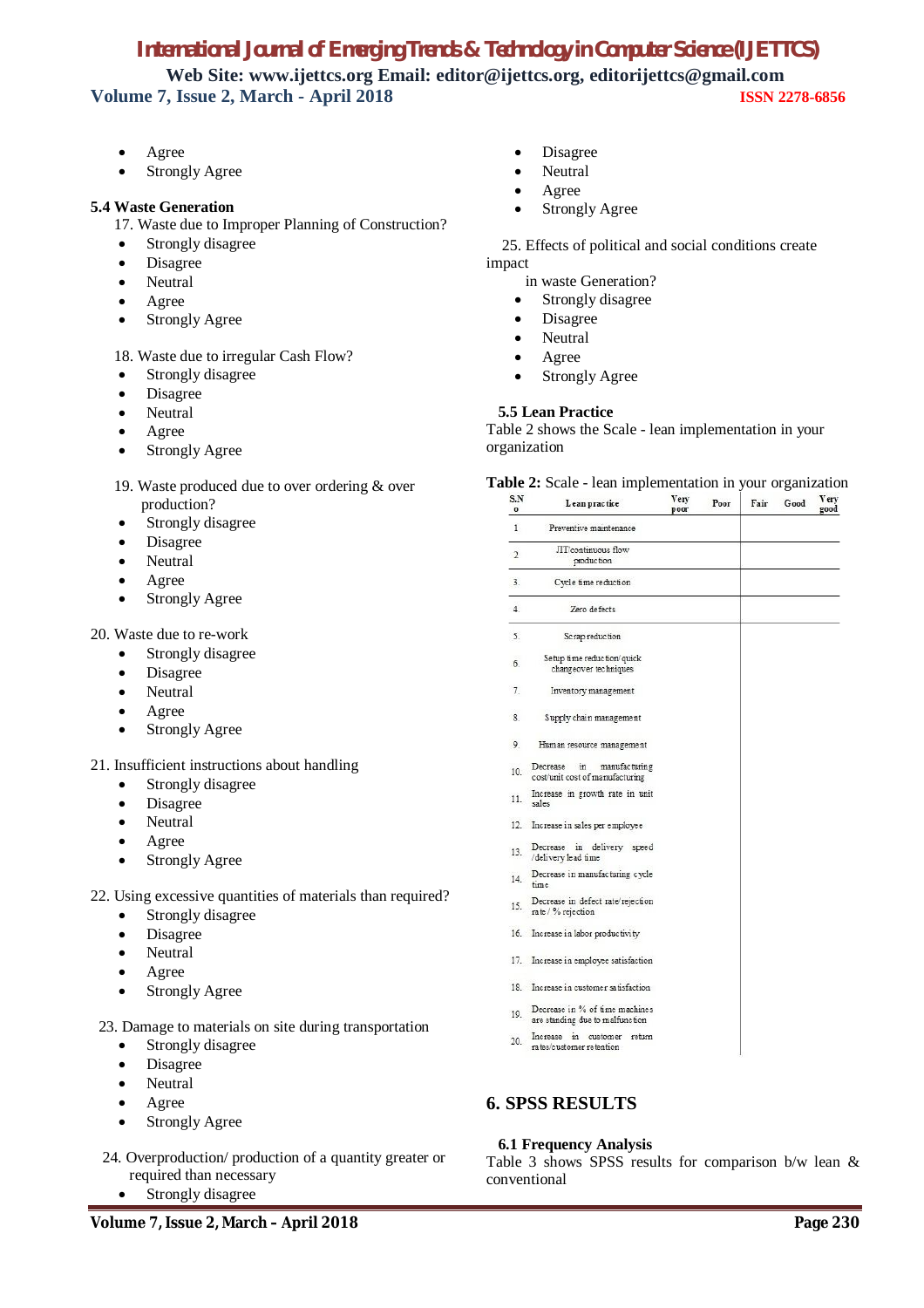**Table 3:** SPSS results for comparison b/w lean & conventional

| Lean construction Technique is increase productivity compared to<br>conventional |                             |                  |         |                         |                              |  |
|----------------------------------------------------------------------------------|-----------------------------|------------------|---------|-------------------------|------------------------------|--|
|                                                                                  |                             | <b>Frequency</b> | Percent | <b>Valid</b><br>Percent | <b>Cumulative</b><br>Percent |  |
|                                                                                  | <b>Strongly</b><br>disagree |                  | 16.0    | 16.0                    | 16.0                         |  |
|                                                                                  | <b>Disagree</b>             |                  | 20.0    | 20.0                    | 36.0                         |  |
| <b>Valid</b>                                                                     | Neutral                     |                  | 24.0    | 24.0                    | 60.0                         |  |
|                                                                                  | Agree                       | 5                | 20.0    | 20.0                    | 80.0                         |  |
|                                                                                  | <b>Strongly</b><br>Agree    | 5                | 20.0    | 20.0                    | 100.0                        |  |
|                                                                                  | Total                       | 25               | 100.0   | 100.0                   |                              |  |

Figure 3 shows the pie chart of the comparison results.



**Figure 3** Pie chart shows the comparison results

Table 4 shows the SPSS Results for sustainability of conventional system

|  |  |  | Table 4: SPSS Results for sustainability of conventional |
|--|--|--|----------------------------------------------------------|
|--|--|--|----------------------------------------------------------|

| system                                                                                 |                                                       |    |       |       |       |  |  |  |
|----------------------------------------------------------------------------------------|-------------------------------------------------------|----|-------|-------|-------|--|--|--|
|                                                                                        | Conventional system of construction is it sustainable |    |       |       |       |  |  |  |
| <b>Valid</b><br><b>Cumulative</b><br>Percent<br><b>Frequency</b><br>Percent<br>Percent |                                                       |    |       |       |       |  |  |  |
|                                                                                        | <b>Strongly</b><br>disagree                           |    | 16.0  | 16.0  | 16.0  |  |  |  |
|                                                                                        | <b>Disagree</b>                                       | 4  | 16.0  | 16.0  | 32.0  |  |  |  |
| <b>Valid</b>                                                                           | Neutral                                               |    | 16.0  | 16.0  | 48.0  |  |  |  |
|                                                                                        | Agree                                                 | 7  | 28.0  | 28.0  | 76.0  |  |  |  |
|                                                                                        | <b>Strongly</b><br>Agree                              | 6  | 24.0  | 24.0  | 100.0 |  |  |  |
|                                                                                        | Total                                                 | 25 | 100.0 | 100.0 |       |  |  |  |

Figure 4 shows the Pie chart shows the sustainability of conventional system



**Figure 4** Pie chart shows the sustainability of conventional system

Table 5 shows the SPSS Results for Major problem in construction industry

|              |                                                           | muustry |       |                         |                              |
|--------------|-----------------------------------------------------------|---------|-------|-------------------------|------------------------------|
|              | Which is the Major problem faced by construction industry |         |       |                         |                              |
|              | Percent<br><b>Frequency</b>                               |         |       | <b>Valid</b><br>Percent | <b>Cumulative</b><br>Percent |
| <b>Valid</b> | <b>Global</b><br>economic<br>climate                      | 6       | 24.0  | 24.0                    | 24.0                         |
|              | Environmental<br>hazards                                  | 6       | 24.0  | 24.0                    | 48.0                         |
|              | Labor delayed<br>projects                                 |         | 16.0  | 16.0                    | 64.0                         |
|              | Zero margin<br>contract bids                              | 3       | 12.0  | 12.0                    | 76.0                         |
|              | <b>Others</b>                                             | 6       | 24.0  | 24.0                    | 100.0                        |
|              | Total                                                     | 25      | 100.0 | 100.0                   |                              |

|  |  |          |  | <b>Table 5:</b> SPSS Results for Major problem in construction |
|--|--|----------|--|----------------------------------------------------------------|
|  |  | industry |  |                                                                |

| Figure 5 shows the Pie chart shows the Major problem in |  |  |  |
|---------------------------------------------------------|--|--|--|
| construction industry                                   |  |  |  |



 **6.2 Anova Results**

Table 6 shows the ANOVA results

**Table 6:** ANOVA Results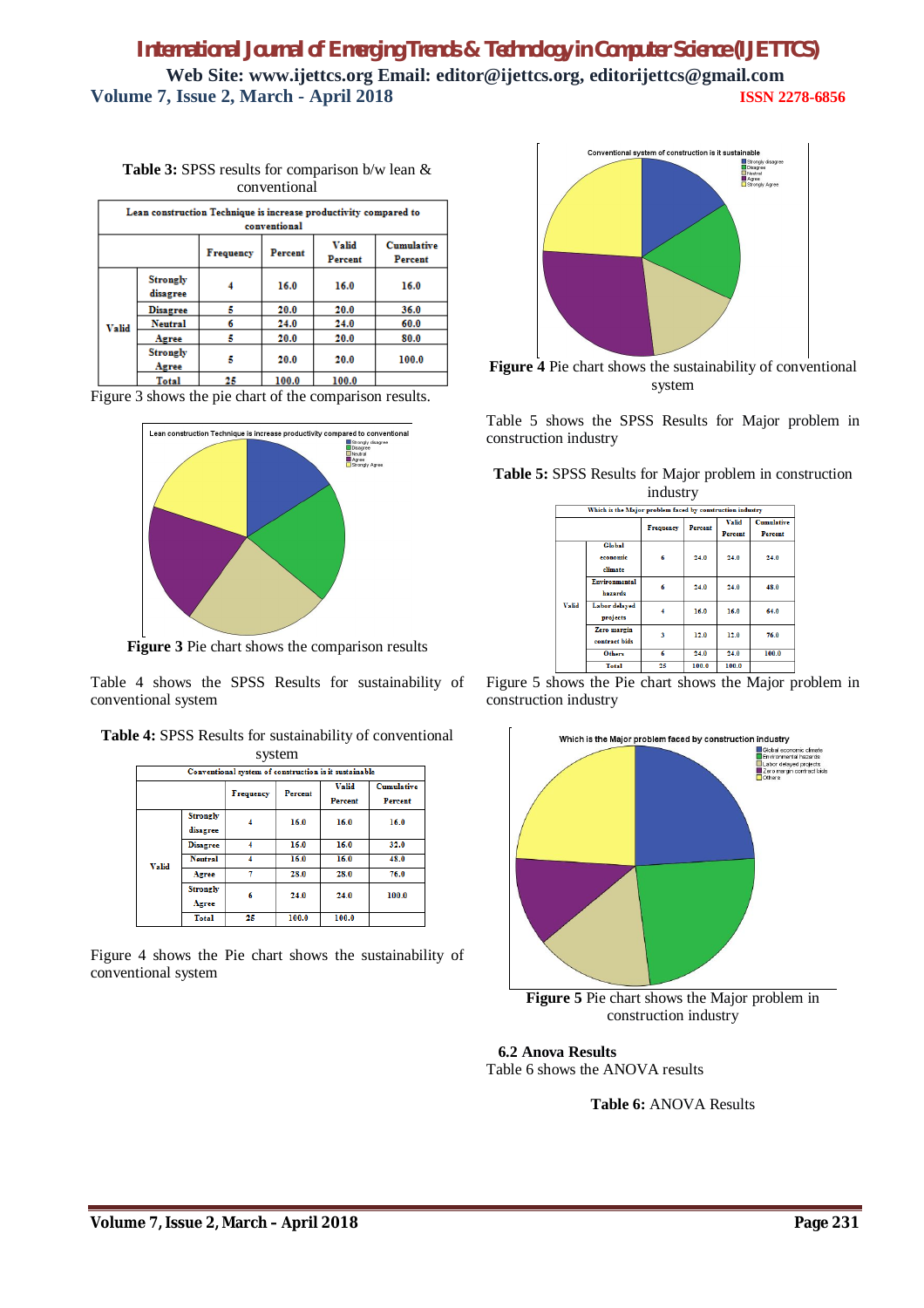|                                                |                                 | <b>ANOVA</b>         |                   |                          |                         |                       |       |      |
|------------------------------------------------|---------------------------------|----------------------|-------------------|--------------------------|-------------------------|-----------------------|-------|------|
|                                                |                                 |                      |                   | Sum<br>of<br>Squar<br>es | df                      | Mean<br><b>Square</b> | F     | Sig. |
| Lean                                           |                                 |                      | (Combined)        | 23.640                   | 4                       | 5.910                 | 5.324 | .004 |
| construction                                   | <b>Retween</b>                  | Linear               | <b>Unweighted</b> | 1.286                    | ı                       | 1.286                 | 1.159 | 295  |
| <b>Technique is</b>                            | <b>Groups</b>                   | Term                 | Weighted          | 1,470                    | ı                       | 1.470                 | 1.324 | 263  |
| increase                                       |                                 |                      | <b>Deviation</b>  | 22.170                   | $\overline{\mathbf{3}}$ | 7,390                 | 6.658 | .003 |
| productivity                                   |                                 | <b>Within Groups</b> |                   | 22,200                   | 20                      | 1,110                 |       |      |
| compared to<br>conventional                    | Total                           |                      |                   | 45 840                   | 24                      |                       |       |      |
| Waste                                          |                                 |                      | (Combined)        | 7.950                    | 4                       | 1.988                 | 1.323 | 296  |
| minimization                                   | <b>Retween</b><br><b>Groups</b> | Linear<br>Term       | Unweighted.       | 302                      | ı                       | 302                   | 201   | .659 |
| enhances the                                   |                                 |                      | Weighted          | .083                     | ı                       | .083                  | .055  | 816  |
| productivity in                                |                                 |                      | <b>Deviation</b>  | 7.867                    | 3                       | 2.622                 | 1.745 | 190  |
| construction                                   | <b>Within Groups</b>            |                      |                   | 30.050                   | 20                      | 1,503                 |       |      |
| activity                                       |                                 | Total                |                   | 38.000                   | 24                      |                       |       |      |
|                                                |                                 |                      | (Combined)        | 24.423                   | 4                       | 6.106                 | 4.328 | .011 |
|                                                | <b>Between</b>                  | Linear               | Unweighted.       | 1.676                    | ı                       | 1.676                 | 1.188 | 289  |
| Waste due to<br>Improper<br><b>Planning of</b> | Groups                          |                      | Weighted          | 3.203                    | ı                       | 3.203                 | 2.271 | 147  |
|                                                |                                 | Term                 | <b>Deviation</b>  | 21.220                   | 3                       | 7.073                 | 5.014 | .009 |
|                                                |                                 | <b>Within Groups</b> |                   | 28.217                   | 20                      | 1.411                 |       |      |
| Construction ?                                 |                                 | <b>Total</b>         |                   | 52.640                   | 24                      |                       |       |      |
|                                                | <b>Total</b>                    |                      |                   | 44.000                   | 24                      |                       |       |      |

#### **6.3 Descriptive Statistics**

Table 7 shows the Descriptive statistics results in SPSS

**Table 7:** Descriptive Statistics results in SPSS

|                                                                                                | <b>Descriptive Statistics</b> |                          |                      |
|------------------------------------------------------------------------------------------------|-------------------------------|--------------------------|----------------------|
|                                                                                                | Mean                          | Std.<br><b>Deviation</b> | <b>Analysis</b><br>N |
| <b>Lean construction Technique is</b><br>increase productivity compared<br>to conventional     | 3.0800                        | 1.38203                  | 25                   |
| Waste minimization enhances<br>the productivity in construction<br>activity                    | 3.0000                        | 1.25831                  | 25                   |
| Waste due to Improper<br>Planning of Construction.?                                            | 3.1200                        | 1.48099                  | 25                   |
| Waste due to irregular Cash<br>Flow?                                                           | 2.8400                        | 1.49108                  | 25                   |
| Waste produced due to over<br>ordering & over production?                                      | 3.1200                        | 1.39403                  | 25                   |
| Damage to materials on site<br>during transportation                                           | 3.2000                        | 1.35401                  | 25                   |
| Overproduction/production of<br>a quantity greater or required<br>than necessary               | 2.4800                        | 1.58430                  | 25                   |
| <b>Effects of political and social</b><br>conditions create impact in<br>and the Company House | 2.6800                        | 1.28193                  | 25                   |

#### **6.4 Correlation Matrix**

Table 8 shows the Correlation Matrix results in SPSS

**Table 8:** Correlation Matrix results in SPSS

|                    | <b>Correlation Matrix</b>                                                                              |                                                                                                        |                                                                                             |                                                                                   |  |  |
|--------------------|--------------------------------------------------------------------------------------------------------|--------------------------------------------------------------------------------------------------------|---------------------------------------------------------------------------------------------|-----------------------------------------------------------------------------------|--|--|
|                    |                                                                                                        | Lean<br>construction<br><b>Technique</b> is<br>increase<br>productivity<br>compared to<br>conventional | Waste<br>minimizatio<br>n enhances<br>the<br>productivity<br>in<br>construction<br>activity | <b>Waste due</b><br>۴n<br>Improper<br><b>Planning</b><br>of<br>Constructi<br>on.2 |  |  |
|                    | Lean construction<br><b>Technique is increase</b><br>productivity compared to<br>conventional          | 1.000                                                                                                  | .096                                                                                        | .117                                                                              |  |  |
|                    | Waste minimization<br>enhances the productivity<br>in construction activity                            | .096                                                                                                   | 1.000                                                                                       | $-224$                                                                            |  |  |
|                    | <b>Waste due to Improper</b><br><b>Planning of Construction.?</b>                                      | .117                                                                                                   | $-224$                                                                                      | 1.000                                                                             |  |  |
|                    | Waste due to irregular<br><b>Cash Flow?</b>                                                            | $-135$                                                                                                 | .222                                                                                        | $-142$                                                                            |  |  |
| <b>Correlation</b> | Waste produced due to<br>over ordering & over<br>production?                                           | $-394$                                                                                                 | $-.048$                                                                                     | $-.108$                                                                           |  |  |
|                    | Damage to materials on<br>site during transportation                                                   | $-454$                                                                                                 | $-.098$                                                                                     | .071                                                                              |  |  |
|                    | Overproduction/<br>production of a quantity<br>greater or required than<br>necessary                   | .229                                                                                                   | $-376$                                                                                      | $-345$                                                                            |  |  |
|                    | <b>Effects of political and</b><br>social conditions create<br>impact in waste<br><b>Generation.</b> ? | .086                                                                                                   | .232                                                                                        | .065                                                                              |  |  |

Table 9 shows the Principal component analysis

**Table 9:** Principal component analysis

| <b>Communalities</b>                                                                     |                |                |
|------------------------------------------------------------------------------------------|----------------|----------------|
|                                                                                          | <b>Initial</b> | Extracti<br>on |
| Lean construction Technique is increase<br>productivity compared to conventional         | 1.000          | .725           |
| Waste minimization enhances the<br>productivity in construction activity                 | 1.000          | .811           |
| Waste due to Improper Planning of<br>Construction.?                                      | 1.000          | .802           |
| Waste due to irregular Cash Flow?                                                        | 1.000          | .859           |
| Waste produced due to over ordering &<br>over production?                                | 1.000          | .836           |
| Damage to materials on site during<br>transportation                                     | 1.000          | .684           |
| Overproduction/production of a<br>quantity greater or required than<br>necessary         | 1.000          | .900           |
| <b>Effects of political and social conditions</b><br>create impact in waste Generation.? | 1.000          | .664           |

## **7. RESULT AND DISCUSSION**

Proper Training and Implementation of Lean concepts and practices can be successfully adopted in Indian construction projects and has increased keen interest from many organized players in the industry. It was clearly seen that the enabling factors included commitment of top management and site management, as well as the culture and systems of the organization will be main forces for the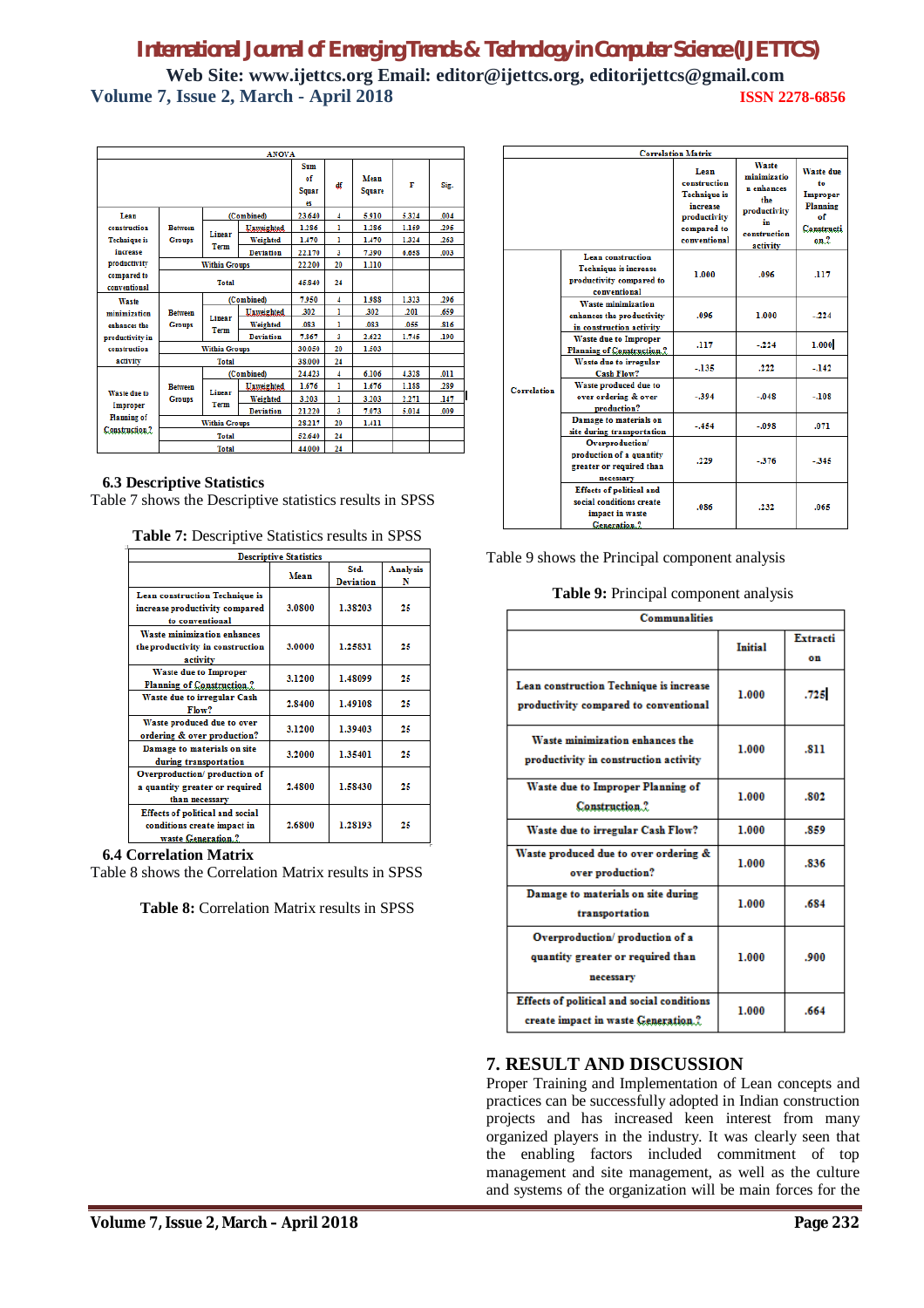success of lean construction in India. Even though the prevalent theory of production (or specifically, theory of construction) is seen as counterproductive, leading to added costs and reduced overall performance, the huge positive impact of lean implementation on sustainable innovation within construction have been quantified and provided proof of sustainability outcomes in terms of reduced waste, effort and time. With Lean construction, there is achievement of more for less by continuous reduction of waste in the construction process.

From the above results frequency analysis respondents response for both lean technology vs conventional are equal percentage (24%),from descriptive statistics analysis reason for waste is Overproduction/ production of a quantity greater or required than necessary(Std. Deviation  $=$ 1.58430, Mean  $= 2.4800$ ), Waste due to irregular Cash Flow (Std. Deviation =1.49108, Mean = 2.8400)

### **8. CONCLUSION**

Based on the work carried out it is found that 70% of companies accepted the criteria that wastes are generated in the construction industry which is accepted by the companies according to the responds of the various project participants in construction industry. The lean principles/concepts have been studied in depth, it was understood that Lean construction system is beneficial to industry as it minimizes the waste and increase the productivity. The concept of lean construction is studied in view of India. The most affected factors are identified by ranking using Statistical Package for Social Sciences analysis. The establishment of the incidence of non – value added activities during the process enables the construction managers to identify the best actions and paths to apply new techniques for reducing waste, leading to process improvement. Since for sustainable and green growth we have to minimize the impact of construction activities on our environment, this is possible with the proper implementation of lean construction, in case of India training and consultancy is needed for acceptance of this lean system in construction.

## **References**

- [1]. T.Subramani, . "Traffic Study On Road Links and Estimate the Fund required for Identified Road Improvement Projects in Major Urban Centre", International Journal of Modern Engineering Research,Vol.2, No.3, pp 596-601, 2012.
- [2]. T.Subramani., "Cost Estimation and Identification of Transport Infrastructure facility Projects in Salem", International Journal of Engineering and Technology, Vol.2, No.5, Pp 859 – 867,2012.
- [3]. T.Subramani., P.Anitha., S.Sekar., "Health-Care Waste Management System", International Journal of Engineering Research and Applications, Vol. 4, Issue 6( Version 2), pp.255-258, 2014.
- [4]. T.Subramani., N.Kanthasamy., "High End Solution For Advanced Civil Engineering Projects", International Journal of Modern Engineering Research, Volume. 4, Issue. 6 (Version 3), pp 49-53, 2014.
- [5]. T.Subramani.,D.S.StephanJabasingh,J.Jayalakshmi. "Analysis Of Cost Controlling In Construction Industries By Earned Value Method Using Primavera", International Journal of Engineering Research and Applications, Volume. 4, Issue. 6 (Version 5), pp 145 -153, 2014.
- [6]. T.Subramani.T, P.T. Lishitha., M.Kavitha., "Time Overrun And Cost Effectiveness In The Construction Industry", International Journal of Engineering Research and Applications, Volume. 4, Issue. 6 (Version 5), pp 111- 116, 2014.
- [7]. T.Subramani. , R.Lordsonmillar., "Safety Management Analysis In Construction Industry", International Journal of Engineering Research and Applications, Volume. 4, Issue. 6 (Version 5), pp 117- 120, 2014.
- [8]. T.Subramani., A.Sarkunam.A, J.Jayalakshmi. "Planning And Scheduling Of High Rise Building Using Primavera" , International Journal of Engineering Research and Applications, Volume. 4, Issue. 6 (Version 5), pp 134 - 144, 2014.
- [9]. T.Subramani.,P.S.Sruthi., M.Kavitha. "Causes Of Cost Overrun In Construction", IOSR Journal of Engineering, Volume. 4, Issue. 6 (Version 3), pp 1 - 7, 2014
- [10].T.Subramani, M.Sekar , " Preplanning And Scheduling Of Road Construction By Using PPM" , International Journal of Application or Innovation in Engineering & Management (IJAIEM) , Volume 4, Issue 5, pp. 234-244 , 2015
- [11].T.Subramani, V.Jayaraman , " Analysis Of Construction Workers Migrate From Industries" , International Journal of Application or Innovation in Engineering & Management (IJAIEM) , Volume 4, Issue 5, pp. 274-283 , 2015
- [12].T.Subramani, S.Tamizhanban , " Supply Chain Management In Construction Site By Using SPSS Software" , International Journal of Emerging Trends & Technology in Computer Science (IJETTCS) , Volume 5, Issue 3, pp. 182-193 , 2016.
- [13].T.Subramani, S.R.Rajiv , " Improving Construction Efficiency And Productivity Of Industry Using SPSS" , International Journal of Application or Innovation in Engineering & Management (IJAIEM) , Volume 5, Issue 5, pp. 239-250 , 2016 .
- [14].T.Subramani, K.Chinnadurai , " Construction Management And Scheduling Of Residential Building Using Primavera" International Journal of Application or Innovation in Engineering & Management (IJAIEM) , Volume 4, Issue 5, pp. 188-198 , 2015
- [15].T.Subramani, Kurian Jacob , " Analysis Of Risk, Threshold And Issues And Monitoring Schedule Of Building Construction Using PPM Software" International Journal of Emerging Trends & Technology in Computer Science (IJETTCS) , Volume 5, Issue 3, pp. 171-181 , 2016.